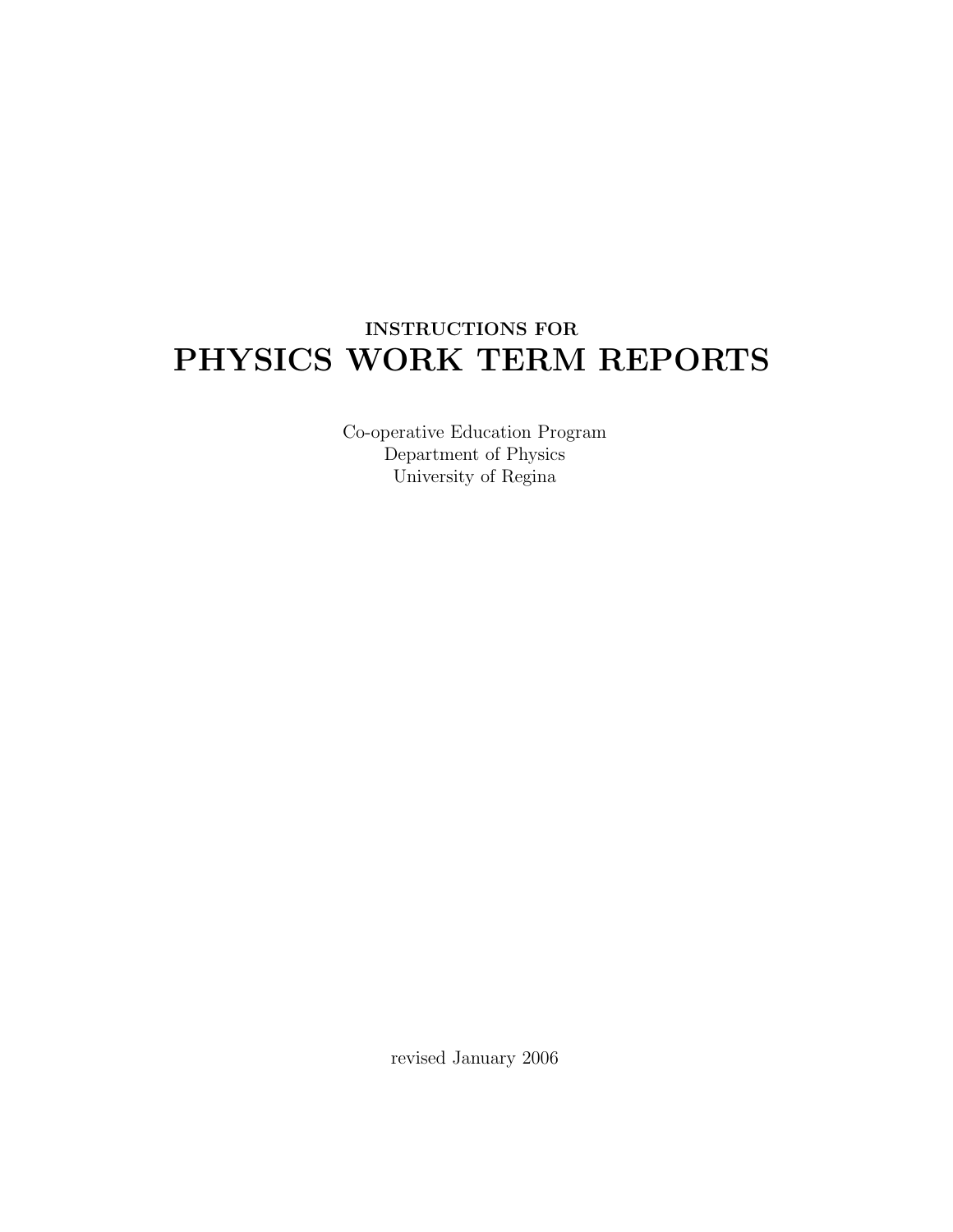### TABLE OF CONTENTS

- 1. Introduction
- 2. Topic
- 3. First and last impressions
- 4. Format
- 5. Typesetting
- 6. Co-operative education resources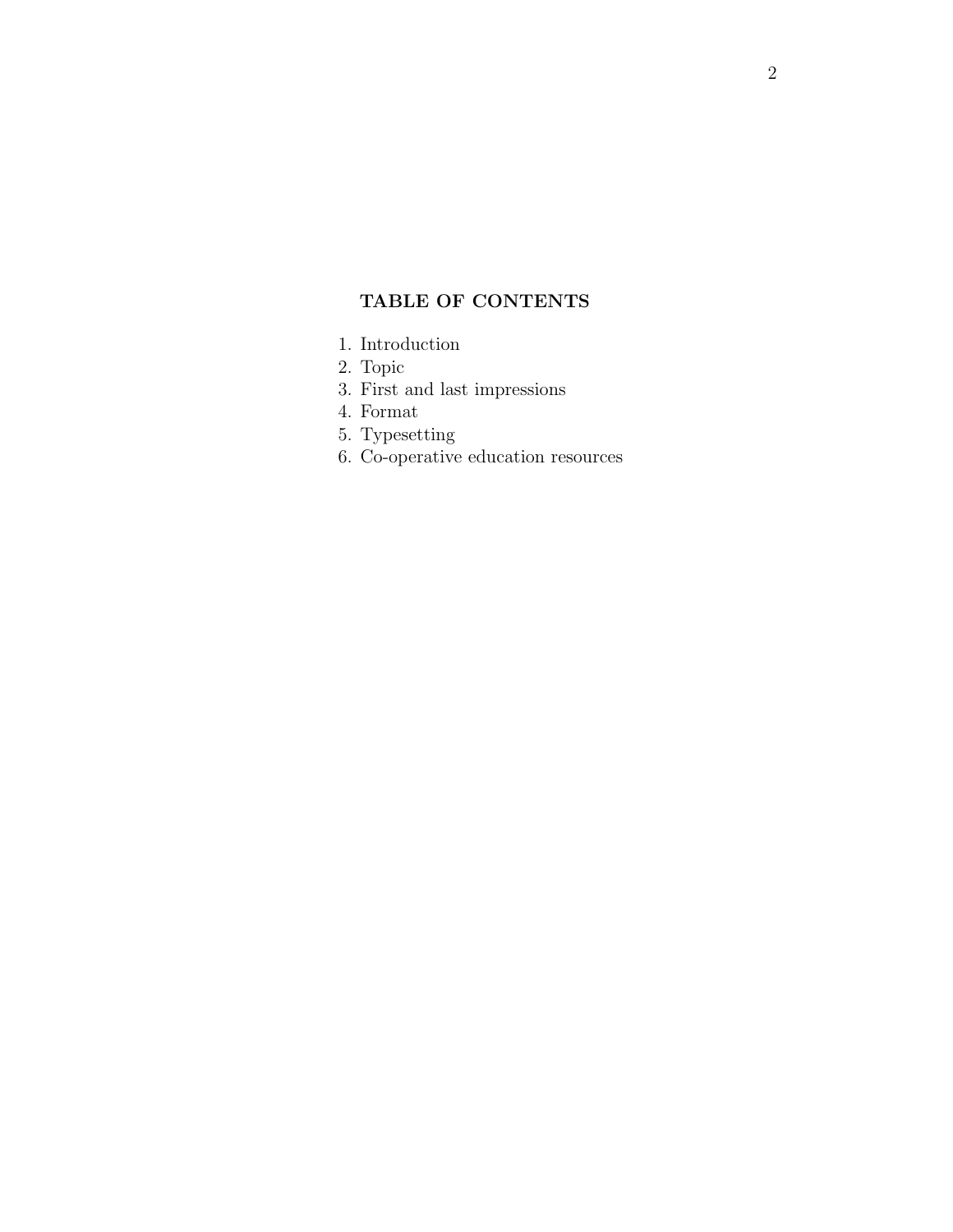### 1. Introduction

Co-operative education provides an opportunity for the student to alternate between academic study at the university and practical experience with employers. During an academic semester, various university courses may require the student to write lab reports. During a work term, the employer may require the student to write technical reports. The physics work term report is something different: for a selected topic, it should present both the academic foundation and the practical implementation. The student will submit one work term report to the physics co-op coordinator at the end of each work term.

The writing of a work term report allows the student to demonstrate the ability to select a topic, and to present the relevant quantitative information in an appropriately professional manner. The target audience for the report should be the writer's peers, i.e. undergraduate physics students. The report will be graded by a physics faculty member, who will often not be an expert in the specific topic and may be unfamiliar with acronyms and jargon used in the work place, but who is keenly interested in reading a well-written carefully-researched scientific report on this topic.

## 2. Topic

The topic for a physics work term report should be related to the student's work place during the work term. It should provide (i) an overview of the phemonenon that is to be studied, (ii) the scientific method used and the data obtained, or a discussion of technical data that are generally available, (iii) a sufficiently detailed analysis of these data, and (iv) conclusions.

Physics is a broad subject, and most physics students will see many possible topics for the work term report. The topic could be one that the student worked on directly, either as the leader or as an assistant. It could be a phenomenon that fellow employees were investigating and that the student found interesting. It could be an issue that is not under study by the employer but is relevant to that employer in at least a general way, and that the student wishes to explore through use of the existing scientific literature.

The student will benefit from articulating the topic clearly. If it is merely an imprecise idea in the student's mind, then the report could easily degenerate into a minimally-connected collection of information. If the topic is a precise theme, then it becomes a clear goal toward which each section of the report should lead.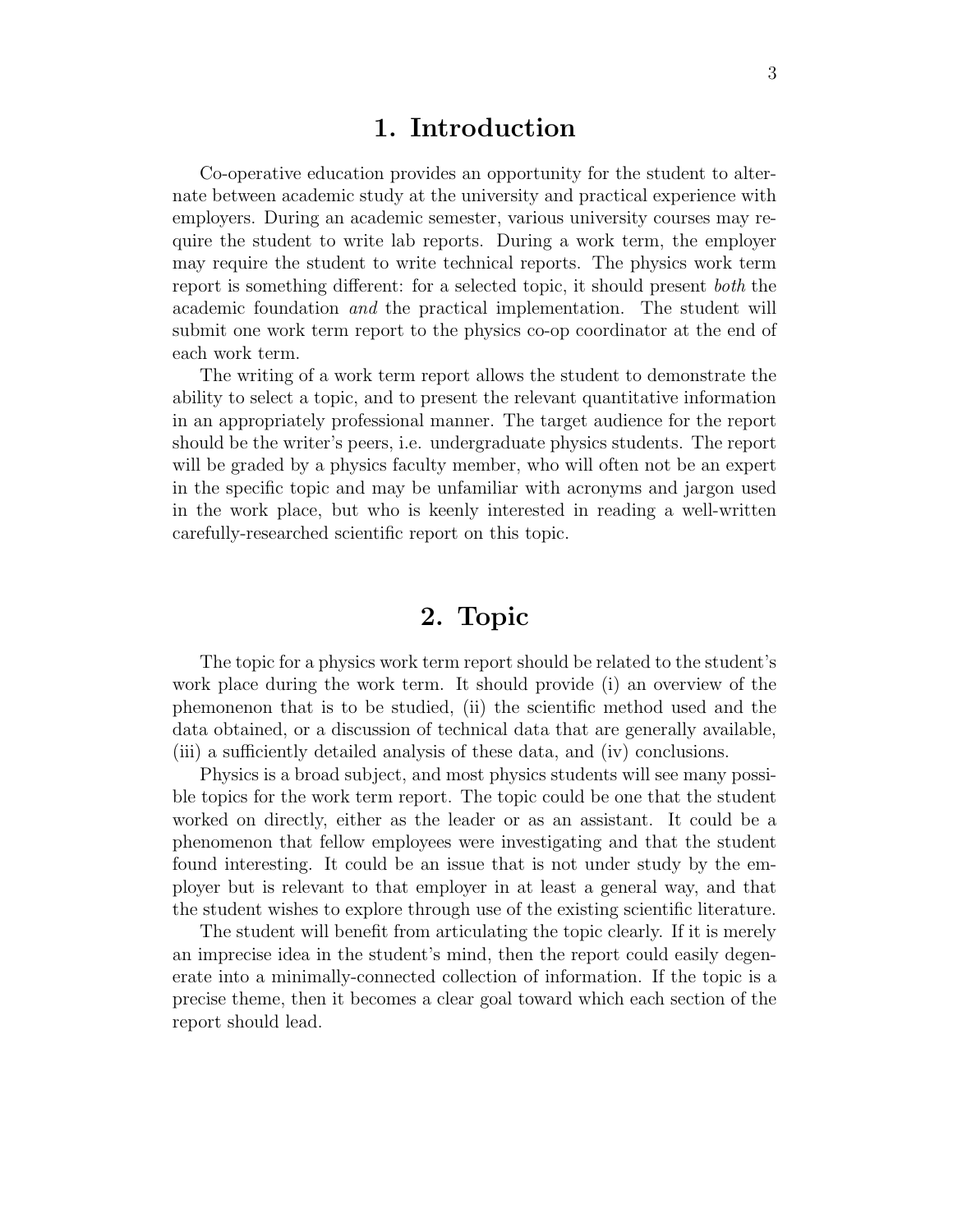### 3. First and last impressions

Brilliant scientific work can be submerged in poor English or a confused presentation. Conversely, ordinary scientific work can be enhanced by good language and thoughtful presentation. The conscientious physics student should strive to be a clear communicator as well as a good practitioner. Without effective communication, scientific progress goes unnoticed and society does not benefit.

In industry and business, a late report, beyond the time it was required to help make a decision, is a useless document! No marks are given for effort. Scorn, resentment and the impression of unreliability are the real consequences. Planning and organization are required to ensure that reports are completed on time.

The best time for a student to prepare a physics work term report is during the work term. This permits ready access to people and surroundings as sources of guidance and information. The work term report must be submitted to the physics co-op coordinator on or before the Friday of the first full week of classes in the semester following the work term.

### 4. Format

A typical physics work term report is approximately twenty double-spaced pages, including the cover page, letter of transmittal, and all other items detailed below. As an exercise in formal communication, the report must be well-written in correct English. Writing style, spelling and punctuation are important. The report should include the following items in the listed order:

#### • Cover

The report will usually be contained in a duotang, binder or plastic cover. A cover which allows the pages of the report to lie flat is desirable. The cover should indicate the title of the report, the student's name, the student's university ID number and the class number (PHYS 051, 052, 053 or 054).

#### • Letter of Transmittal

The letter of transmittal not only introduces the report, but also explains its purpose and scope and outlines the major conclusions or recommendations. The letter of transmittal precedes the title page. It is a letter included with the report and, as such, has no page number. A standard business letter format should be used, with the letter addressed to the Physics Co-op Coordinator, and the student's signature at the end. The letter of transmittal should be a single page containing the following information:

- The title of the report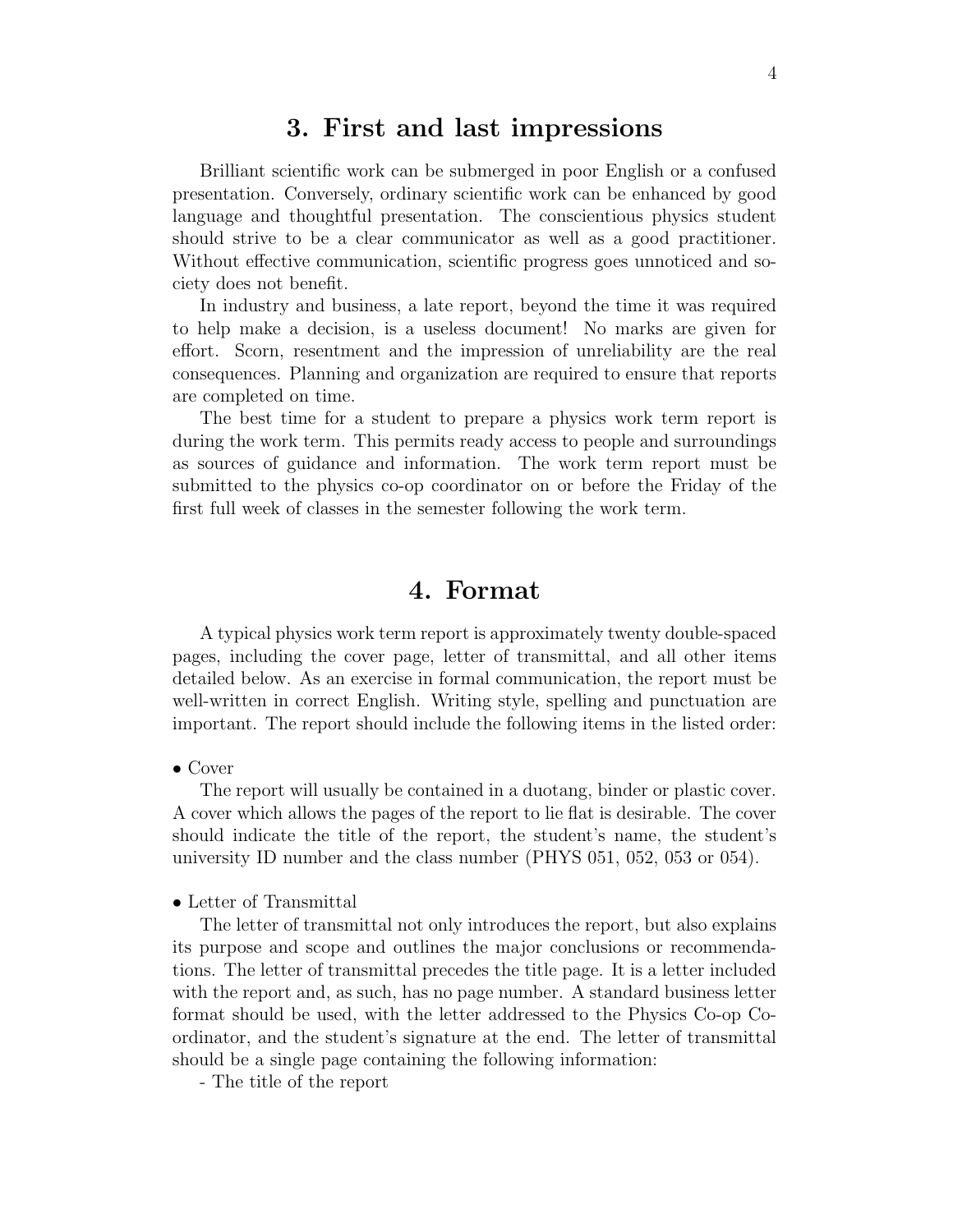- The class number (PHYS 051, 052, 053 or 054)
- The employer's name and location
- The main activity of the employer
- The student's project or area of work
- The scope of the report, i.e. what facets of the problem are discussed
- Any disclaimers, special problems or extenuating circumstances
- Acknowledgements of helpful people, groups or organizations
- Any other features of interest to the reader.

#### • Title Page

The title page announces the report to the reader. It is not numbered. It should be descriptive of the report's content and understandable to the target audience (i.e. the student's peers). Terminology specific to the employer, and uncommon acronyms, should not appear in the title. Information required on the title page is,

- The report title
- The employer's name and location
- The student's name, ID number and course number
- The date of submission of the report

#### • Table of Contents

The Table of Contents allows the reader to find the location of a specific section. It is constructed from the major headings used in the report. Note that the appendices are listed at the bottom of the Table of Contents.

#### • List of Tables and Figures

The page numbers for each table and figure are collected here for easy reference.

#### • Summary

The summary is written for a general reader who wishes to be familiar with the content of the report while avoiding technical details. The summary is a separate report, stating the physics phenomenon, the approach to understanding it, the main results and any recommendations. Items in the main report such as tables, figures or sections are not referred to in the summary. The summary is normally prepared after the report is completed, and is presented centered on its own (single) page.

#### • Introduction

This section should introduce the subject and why it is important. It should contain sufficient background information for the reader to understand the rest of the report, and it should briefly outline the content of the rest of the report. The Introduction section should not be longer than the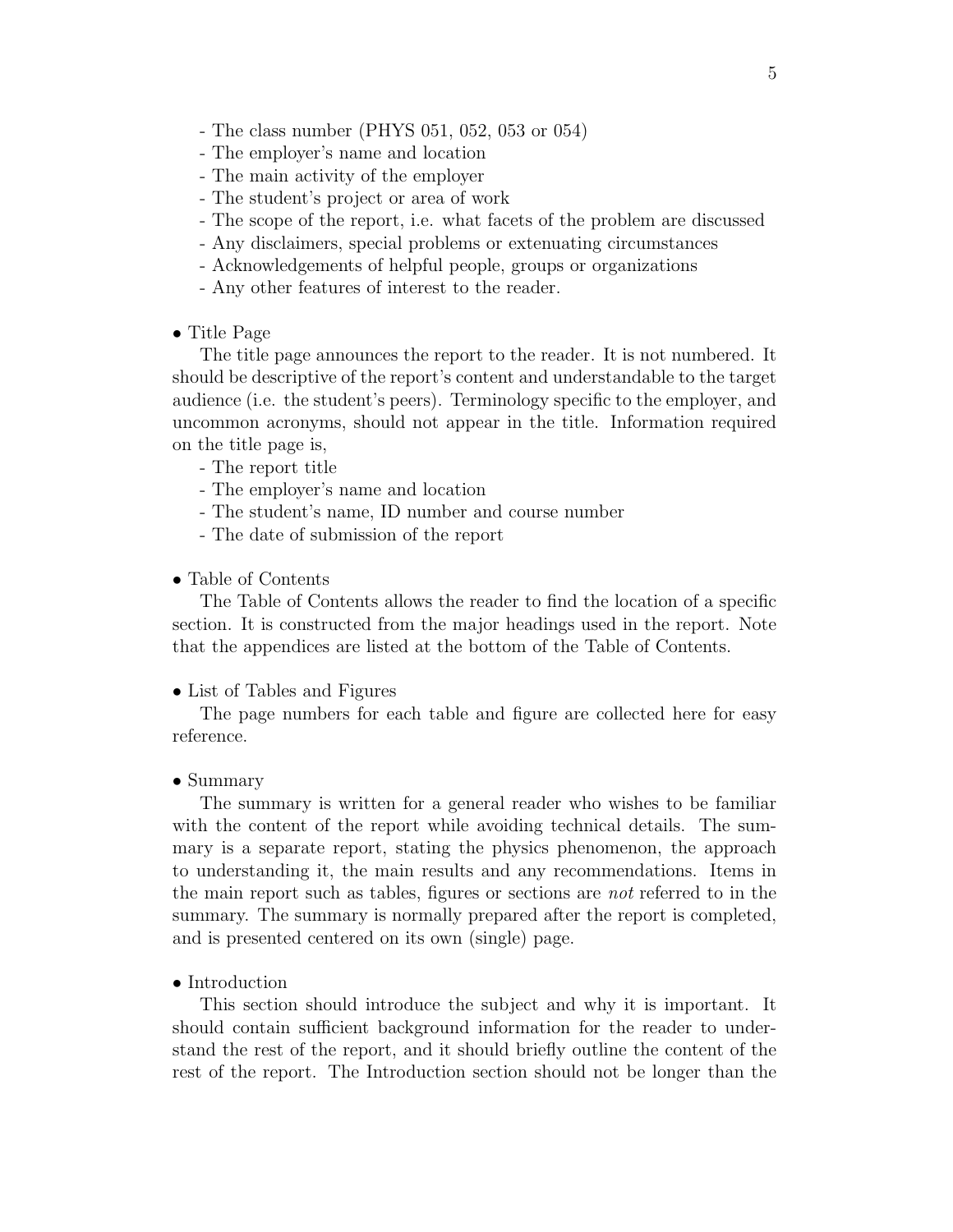combination of Method and Analysis sections. If a significant amount of background information is required, some of that material may be included as appendices.

#### • Method

This section, together with the Analysis section, forms the core of the report. The specific scientific steps upon which conclusions will be based must be presented in a logical and thorough manner. Diagrams of an apparatus can be valuable. If the student was not directly involved in the study or experiment, then this section might rely on information from others. Appropriate credit must be clearly stated. The Method section may be subdivided into subsections if this seems helpful for the reader.

#### • Analysis

This section should contain a qualitative discussion and interpretation of various issues and outcomes from steps taken in the previous section, but it should also contain a quantitative statistical analysis of the scientific data. The estimation of systematic uncertainties, where possible, should be discussed. The Analysis section may be subdivided into subsections if this seems helpful for the reader.

#### • Conclusions

Conclusions are results derived from the evidence provided in the Method and Analysis sections. No new material is presented in the Conclusions. When presenting more than one conclusion, state the main conclusion first, followed by the others in order of decreasing importance, to ensure maximal impact on the reader.

#### • Recommendations (if applicable)

If the report seeks to influence specific future decisions, then this section should state the recommendations succinctly, along with a brief summary of why each recommendation represents the superior course of action within the available options.

#### • References

Any information quoted, paraphrased or summarized is cited as a reference. Citing references assists the reader by indicating where further information can be found, and lends credibility to the analysis within the report. Any material that is not original should be followed by a number in square brackets that corresponds to an entry in the References. The material may be tables, figures, equations, technical specifications, or text.

• Glossary (if applicable)